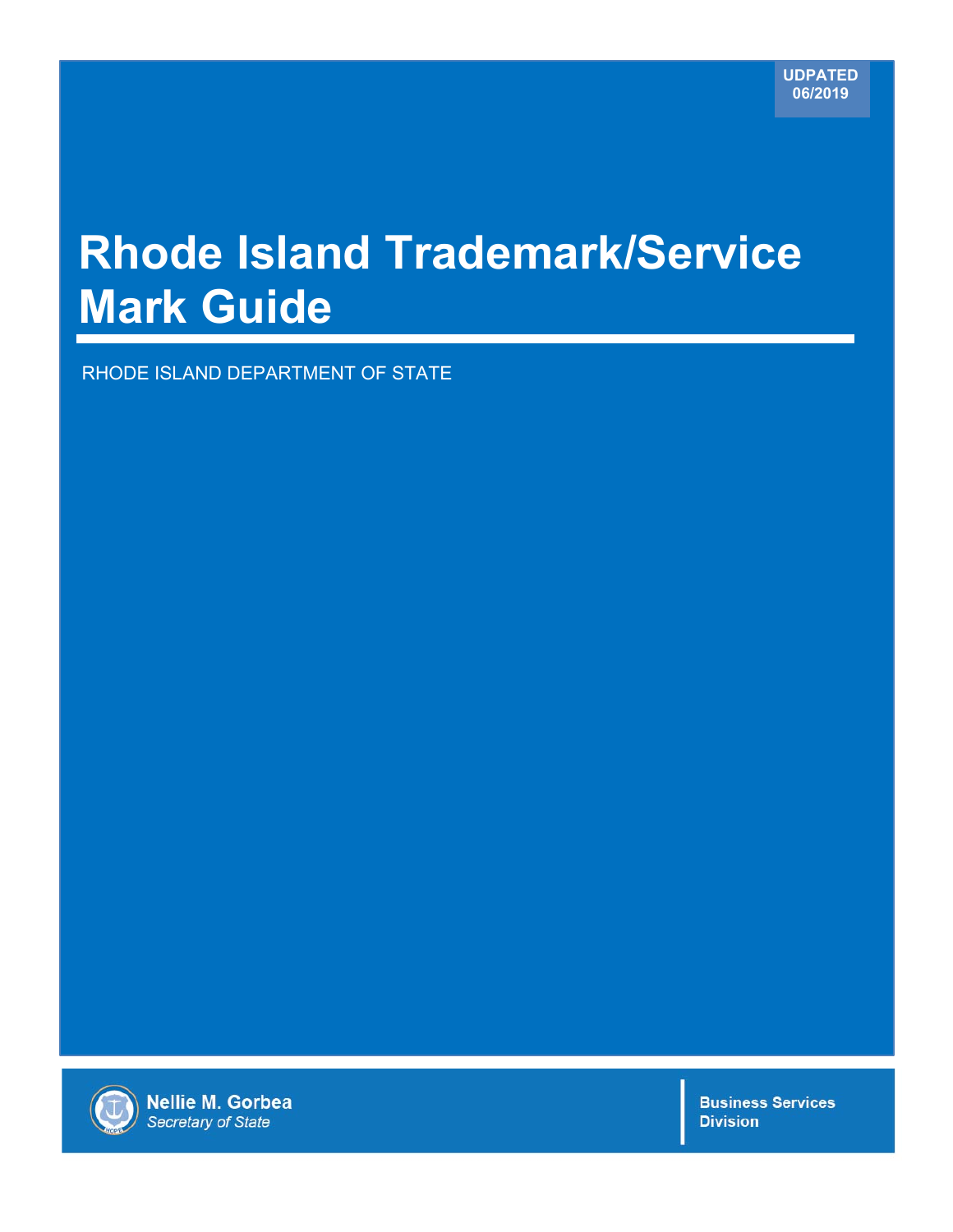# **Trademark/Service Mark Guide**

#### **The RI Department of State records the registration of state-level trademarks and service marks. Before you apply to register your mark with our office, be sure you can answer "yes" to the following questions:**

- $\Box$  Have you completed a thorough search (including of the USPTO and other states' trademark/service mark databases) to determine if your mark or a similar mark is already in use in Rhode Island or elsewhere?
- $\Box$  Is your mark currently being used in commerce in the State of Rhode Island? Have you sold or distributed goods or services where your mark is clearly distinguishable in connection with those goods or services?

 $\Box$  Have you ensured your mark is not:

- Immoral, deceptive, or scandalous?
- Disparaging or misrepresentative of a person (living or dead), institution, belief, or national symbol?
- Inclusive of a flag or coat of arms of the United States of America, any state or municipality, or any foreign nation?
- The name, signature, or image of any living person (unless you have written consent from that person)?
- Merely descriptive of the goods or services? (e.g., "Frozen" for ice cream)
- Merely geographically descriptive of the goods or services? (e.g., "Providence Club")
- A surname?

Registration of a trademark or service mark does not prevent another person from registering the name as a d/b/a (doing business as) in the city or town where their business is located, nor does it prevent another person from incorporating under the same name. Should you encounter a situation where you have a legal question or concern, you are urged to seek the advice and expertise of legal counsel.

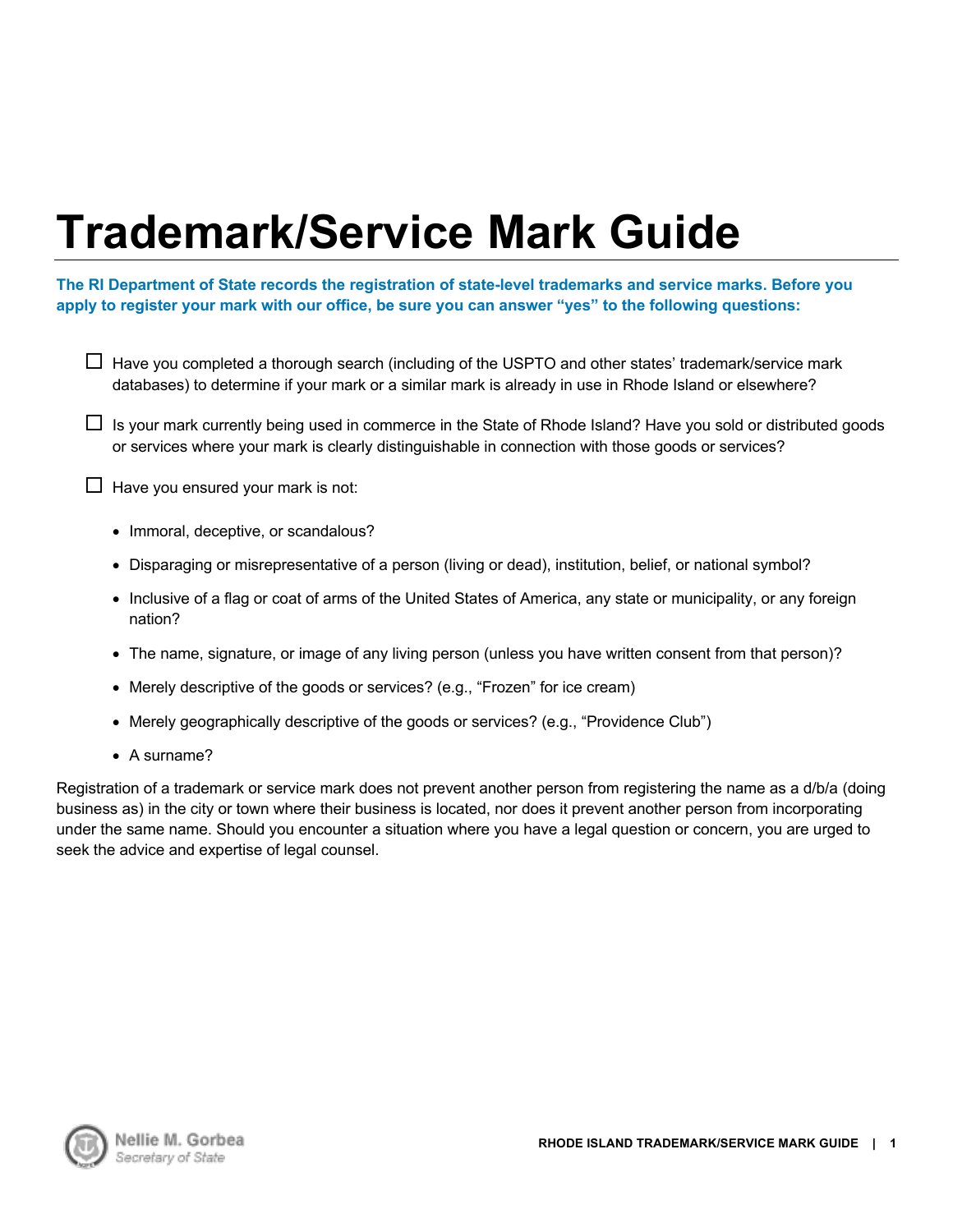### **Before you begin**

#### **What is the difference between a trademark, service mark, patent, and copyright?**

#### **TRADEMARK**

A **trademark** is any word, name, symbol, design or combination of these that:

- 1. identifies the source of your goods; and
- 2. distinguishes them from the goods of another party

Example: Your business, GoStrum, makes and sells acoustic guitars. On each guitar, you stamp your logo: the name "GoStrum" in blue cursive script over bars of sheet music. You may want to apply for a trademark of the logo to distinguish your brand of guitars from other brands.

#### **SERVICE MARK**

A **service mark** is any word, name, symbol, design or combination of these that:

- 1. identifies the source of your services; and
- 2. distinguishes them from the services of another party.

Example: Your business, Strawberry Seed, offers banking and lending services. You may want to apply for a service mark for your business name to distinguish your brand of financial services from other banks.

#### **PATENT**

A patent provides legal protection for inventions. Patents are only available at the federal level through the United States Patent and Trademark Office.

Example: Your guitar business has invented a new type of acoustic guitar made from recycled materials. You may want to apply for a patent to protect the design of your new invention.

#### **COPYRIGHT**

A **copyright** provides legal protection for original artistic works. Copyrights are only available at the federal level through the U.S. Copyright Office.

Example: To help sell your banking services, you develop a catchy jingle for use in TV and radio advertisements. You may want to copyright your jingle to prevent others from using the same sounds in their own advertisements.

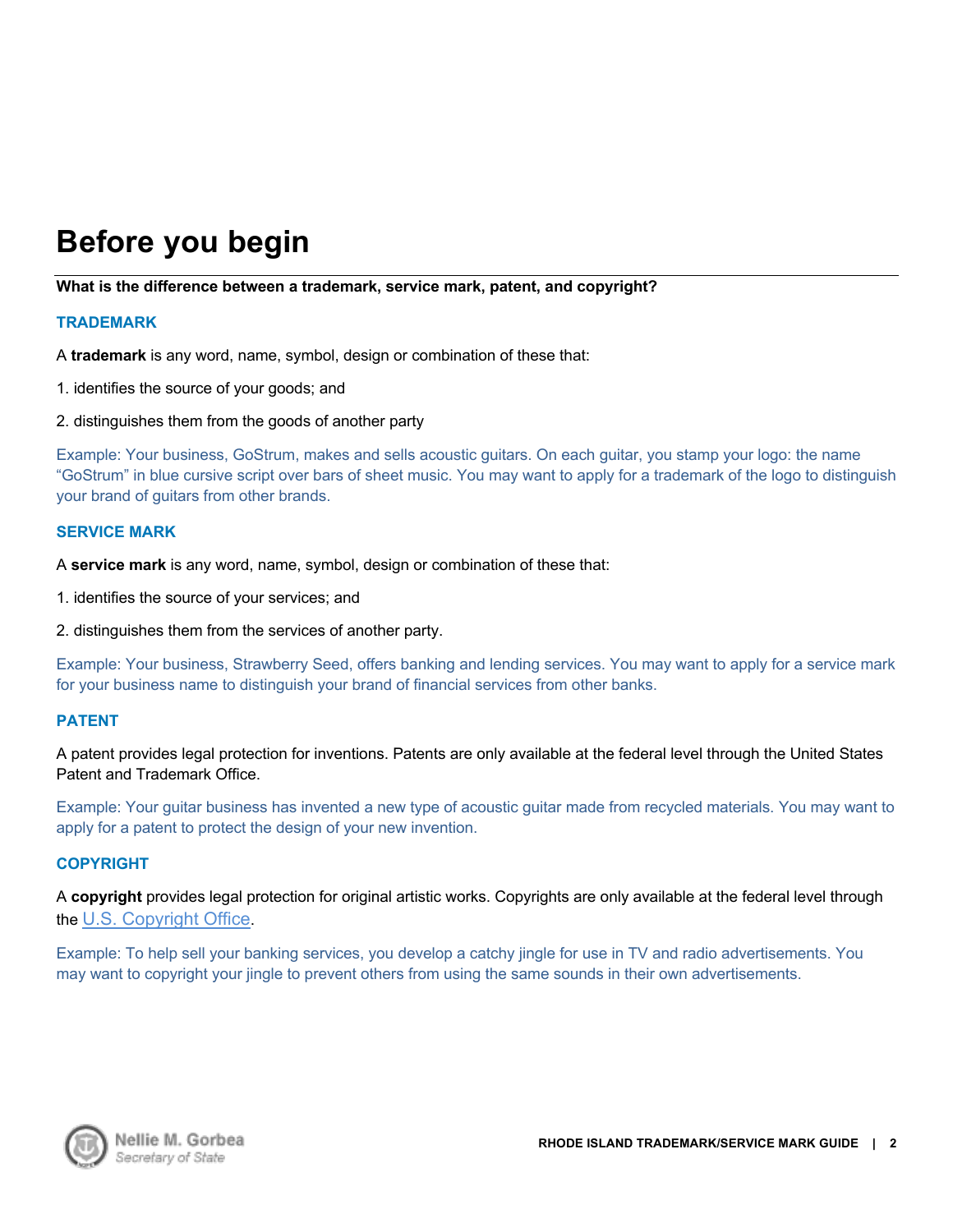#### **IMPORTANT CONSIDERATIONS**

#### **Will I need an attorney to apply for registration of my mark?**

No. An individual or entity may apply on its own behalf for a trademark or service mark in Rhode Island. It is important to remember, however, that our office cannot offer you any legal advice. If you have questions or are concerned about protecting your mark, we strongly recommend that you consult with an attorney with relevant trademark/service mark experience.

#### **Do I have to register my mark in order to claim ownership rights to it?**

Once you use a mark in connection with goods or services in Rhode Island, you can claim ownership of that mark. This is called "common law" rights. You do not have to register your mark to acquire common law rights to it.

#### **If registering my mark does not give me ownership, why should I register?**

Registering your mark with the RI Department of State gives the public notice that you claim the rights to that mark. Once you register your mark, it becomes a public record available in our Trademark/Service Mark database. Registering the mark can help others in Rhode Island avoid developing or using a mark that is too similar to yours. This also gives you added protection if you wish to pursue legal action against another party who begins to use a mark too similar to yours.

#### **How will I know if another person or business has registered a mark similar to mine?**

Before applying to register your mark with the RI Department of State, you or a qualified attorney should conduct a thorough search of the RI Trademark/Servicemark database, the USPTO trademark electronic search system, other states' trademark records, and the Internet. Registering your mark with the state does not mean that your mark or a similar mark has not been registered at the federal level. In addition, it does not guarantee that another person isn't using it without registration and claiming common law rights.

#### **When can I use ™, SM, or ®?**

™ (trademark) and <sup>SM</sup> (service mark) are symbols that indicate you claim rights to that mark. These symbols do not indicate that you have registered your mark with the RI Department of State. There is no symbol that indicates state registration of your mark. ® indicates that your mark has been successfully registered with the <u>United States Patent</u> and Trademark Office.

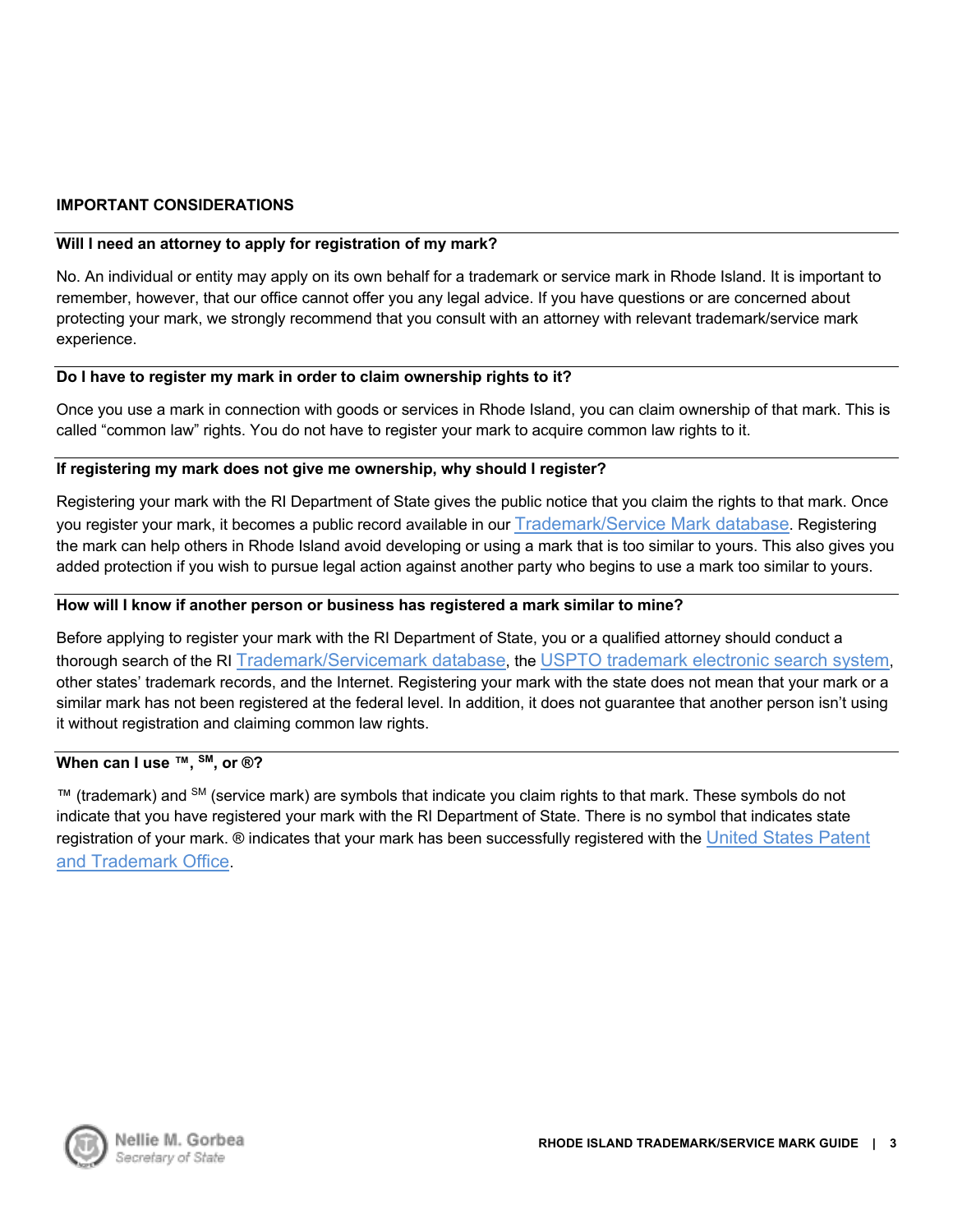### **Maintaining your mark**

#### **How long is my mark valid?**

A mark registered in Rhode Island is valid for ten (10) years.

#### **How do I renew my mark?**

Six (6) months before your mark will expire, the Department of State will send notice to the applicant at the address of record. To renew your mark, you will need to file Form 667, Application for Renewal of Registration of a Trademark or Service Mark. The filing fee is \$50. Your mark must still be in use in the state. Once renewed, the mark will be active for another period of ten (10) years.

#### **Does registering my mark with the RI Department of State prevent others from using my mark in other states?**

No. Registering your mark with the RI Department of State only provides notice to the public that you claim rights for that mark in Rhode Island. If you are looking to protect your mark nationwide, please visit the United States Patent and Trademark Office. We strongly encourage you to consult with a qualified attorney with any questions about the protection of your mark.

#### **What role does the RI Department of State play in regulating the use of marks or prosecuting their misuse?**

It is your legal responsibility to police and protect your registered trademark or service mark. The RI Department of State's office cannot provide legal advice, send notices on your behalf to others, or prosecute infringement on your registered mark. All trademark/service mark disputes are handled by legal action. If you feel your mark has been compromised by another party, you should contact a qualified attorney.